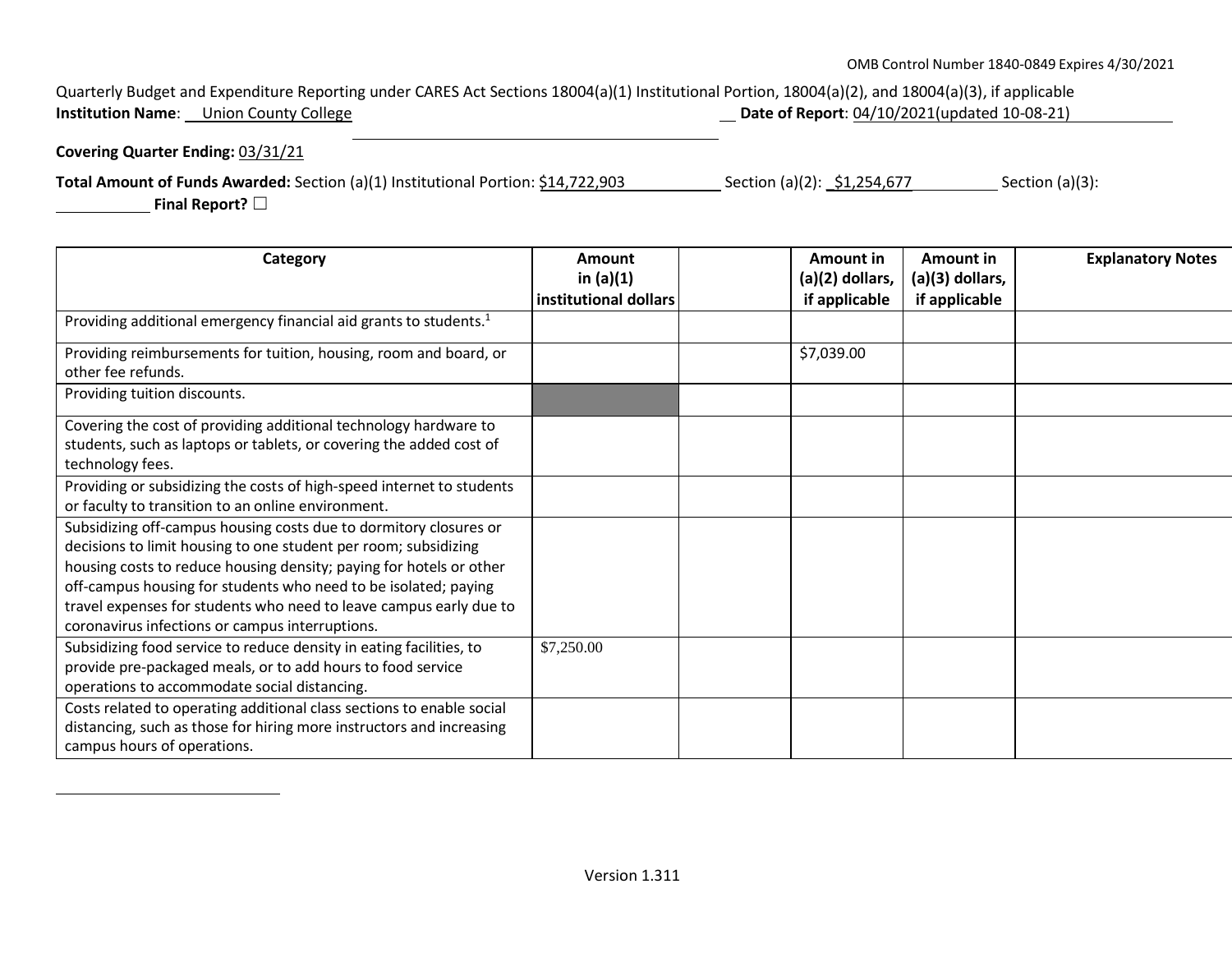OMB Control Number 1840-0849 Expires 4/30/2021

<sup>1</sup> To support any element of the cost of attendance (as defined under Section 472 of the Higher Education Act of 1965, as amended (HEA)) per Section 18004(c) of the CARES Act and the [Interim](https://www.federalregister.gov/documents/2020/06/17/2020-12965/eligibility-of-students-at-institutions-of-higher-education-for-funds-under-the-coronavirus-aid) Final Rule published in the *Federal Register* on June 17, 2020 (85 FR 36494). Community Colleges in California, all public institutions in Washington State, and all institutions in Massachusetts have different requirements due to recent U.S. District Court actions. Please discuss with legal counsel. HEERF [litigation](https://www2.ed.gov/about/offices/list/ope/heerfupdates.html) updates can be found here.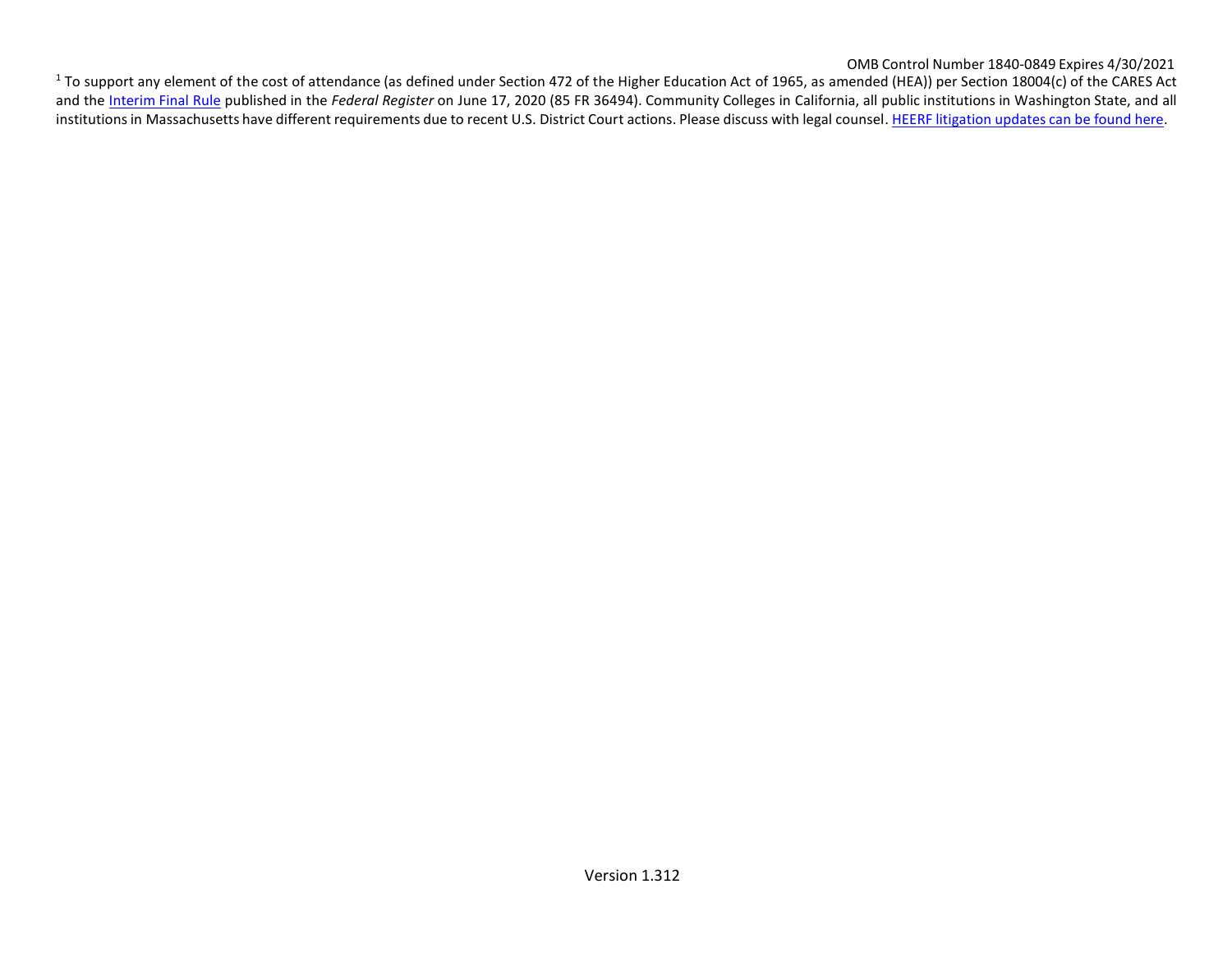OMB Control Number 1840-0849 Expires 4/30/2021

| Category                                                                | Amount<br>in $(a)(1)$ | Amount in<br>(a)(2) dollars, | Amount in<br>(a)(3) dollars, | <b>Explanatory Notes</b> |
|-------------------------------------------------------------------------|-----------------------|------------------------------|------------------------------|--------------------------|
|                                                                         | institutional dollars | if applicable                | if applicable                |                          |
| Campus safety and operations. <sup>2</sup>                              |                       |                              |                              |                          |
| Purchasing, leasing, or renting additional instructional equipment      |                       |                              |                              |                          |
| and supplies (such as laboratory equipment or computers) to reduce      |                       |                              |                              |                          |
| the number of students sharing equipment or supplies during a           |                       |                              |                              |                          |
| single class period and to provide time for disinfection between        |                       |                              |                              |                          |
| uses.                                                                   |                       |                              |                              |                          |
| Replacing lost revenue due to reduced enrollment.                       |                       |                              |                              |                          |
|                                                                         |                       |                              |                              |                          |
| Replacing lost revenue from non-tuition sources (i.e., cancelled        |                       |                              |                              |                          |
| ancillary events; disruption of food service, dorms, childcare or other |                       |                              |                              |                          |
| facilities; cancellation of use of campus venues by other               |                       |                              |                              |                          |
| organizations, lost parking revenue, etc.). <sup>3</sup>                |                       |                              |                              |                          |
| Purchasing faculty and staff training in online instruction; or paying  |                       |                              |                              |                          |
| additional funds to staff who are providing training in addition to     |                       |                              |                              |                          |
| their regular job responsibilities.                                     |                       |                              |                              |                          |
| Purchasing, leasing, or renting additional equipment or software to     |                       |                              |                              |                          |
| enable distance learning, or upgrading campus wi-fi access or           |                       |                              |                              |                          |
| extending open networks to parking lots or public spaces, etc.          |                       |                              |                              |                          |
|                                                                         |                       |                              |                              |                          |
|                                                                         |                       |                              |                              |                          |
|                                                                         |                       |                              |                              |                          |

<sup>&</sup>lt;sup>2</sup> Including costs or expenses related to the disinfecting and cleaning of dorms and other campus facilities, purchases of personal protective equipment (PPE), purchases of cleaning supplies, adding personnel to increase the frequency of cleaning, the reconfiguration of facilities to promote social distancing, etc.

 $^3$  Including continuance of pay (salary and benefits) to workers who would otherwise support the work or activities of ancillary enterprises (e.g., bookstore workers, foodservice workers, venue staff, etc.).

<sup>&</sup>lt;sup>4</sup> Please post additional documentation as appropriate and briefly explain in the "Explanatory Notes" section. Please note that costs for Section 18004(a)(1) Institutional Portion funds may only be used "to cover any costs associated with significant changes to the delivery of instruction due to the coronavirus, so long as such costs do not include payment to contractors for the provision of pre-enrollment recruitment activities; endowments; or capital outlays associated with facilities related to athletics, sectarian instruction, or religious worship."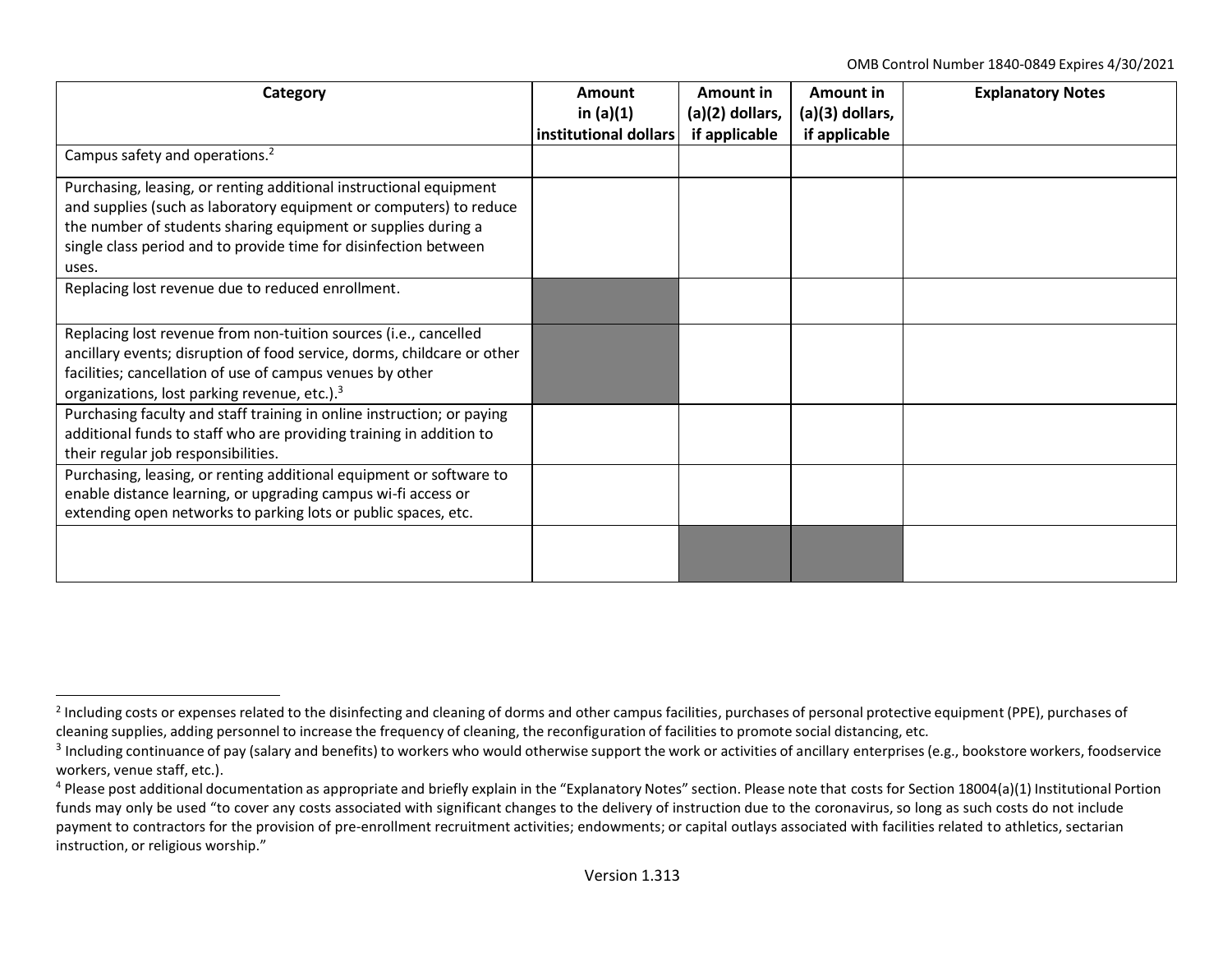OMB Control Number 1840-0849 Expires 4/30/2021

| Category                                                          | <b>Amount</b><br>in $(a)(1)$<br>institutional dollars | Amount in<br>(a)(2) dollars,<br>if applicable | <b>Amount in</b><br>$(a)(3)$ dollars,<br>if applicable | <b>Explanatory Notes</b> |
|-------------------------------------------------------------------|-------------------------------------------------------|-----------------------------------------------|--------------------------------------------------------|--------------------------|
| Other Uses of (a)(2) or (a)(3) funds, if applicable. <sup>5</sup> |                                                       |                                               |                                                        |                          |
| <b>Quarterly Expenditures for each Program</b>                    | \$7,250.00                                            | \$7,039.00                                    |                                                        |                          |
| <b>Total of Quarterly Expenditures</b>                            | \$14,289.00                                           |                                               |                                                        |                          |

## **Form Instructions**

*Completing the Form*: On each form, fill out the institution of higher education (IHE or institution) name, the date of the report, the appropriate quarter the report covers (September 30, December 31, March 31, June 30), the total amount of funds awarded by the Department (including reserve funds if awarded), and check the box if the report is a "final report." In the chart, an institution must specify the amount of expended CARES Act funds for each funding category: Sections 18004(a)(1) Institutional Portion, 18004(a)(2), and 18004(a)(3), if applicable. Section 18004(a)(2) funds includes CFDAs 84.425J (Historically Black Colleges and Universities (HBCUs)), 84.425K (Tribally Controlled Colleges and Universities (TCCUs)), 84.425L (Minority Serving Institutions (MSIs)), 84.425M (Strengthening Institutions Program (SIP)); Section 18004(a)(3) funds are for CFDA 84.425N (Fund for the Improvement of Postsecondary Education (FIPSE) Formula Grant). Each category is deliberately broad and may not capture specific grant program requirements. Explanatory footnotes help clarify certain reporting categories. While some items in the chart are blocked out, please note that the blocking of such items is consistent with Department guidance and FAQs and is not definitive. Provide brief explanatory notes for how funds were expended, including the title and brief description of each project or activity in which funds were expended. Do not include personally identifiable information (PII). Calculate the amount of the Section 18004(a)(1) Institutional Portion (referred to as "(a)(1) institutional" in the chart), Section 18004(a)(2) (referred to as "(a)(2)" in the chart), and Section 18004(a)(3) (referred to as "(a)(3)" in the chart) funds in the "Quarterly Expenditures for each Program" row, and the grand total of all three in the "Total of Quarterly Expenditures" row. Round expenditures to the nearest dollar.

*Posting the Form*: This form must be conspicuously posted on the institution's primary website on the same page the reports of the IHE's activities as to the emergency financial aid grants to students made with funds from the IHE's allocation under Section 18004(a)(1) of the CARES Act (Student Aid Portion) are posted. It may be posted in an HTML webpage format or as a link to a PDF. A new separate form must be posted covering each quarterly reporting period (September 30, December 31, March 31, June 30), concluding after either (1) posting the quarterly report ending September 30, 2022 or (2) when an institution has expended and liquidated all (a)(1) Institutional Portion, (a)(2), and (a)(3) funds and checks the "final report" box. IHEs must post this quarterly report form no later than 10 days after the end of each calendar quarter (October 10, January 10, April 10, July 10) apart from the first report, which is due October 30, 2020. For the first report using this form, institutions must provide their cumulative expenditures from the date of their first HEERF award through September 30,

<sup>&</sup>lt;sup>5</sup> Please post additional documentation as appropriate and briefly explain in the "Explanatory Notes" section. Please note that costs for Sections 18004(a)(2) and (a)(3) funds may only be used "to defray expenses, including lost revenue, reimbursement for expenses already incurred, technology costs associated with a transition to distance education, faculty and staff trainings, payroll incurred by institutions of higher education and for grants to students for any component of the student's cost of attendance (as defined under section 472 of the HEA), including food, housing, course materials, technology, health care, and child care."